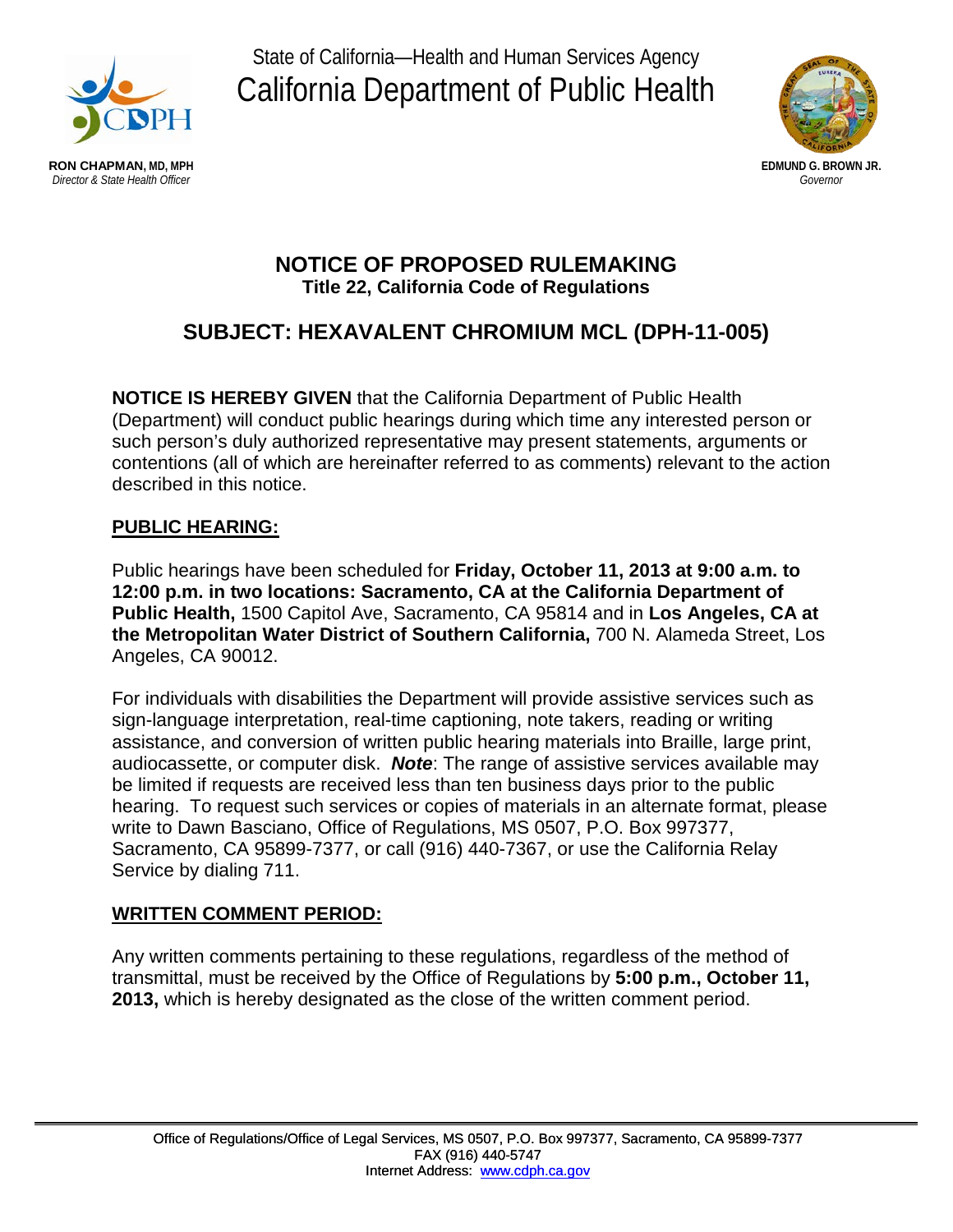Comments received after this date will not be considered timely. Persons wishing to use the California Relay Service may do so at no cost by dialing 711.

Written comments may be submitted as follows:

- 1. By email to: [regulations@cdph.ca.gov.](mailto:regulations@cdph.ca.gov) It is requested that email transmission of comments, particularly those with attachments, contain the regulation package identifier "DPH -11-005" in the subject line to facilitate timely identification and review of the comment; or
- 2. By fax transmission: (916) 440-5747; or
- 3. By mail to: Office of Regulations, California Department of Public Health, MS 0507, P.O. Box 997377, Sacramento, CA 95899-7377; or
- 4. Hand-delivered to: 1616 Capitol Avenue, Sacramento, CA 95814.

It is requested but not required that written comments sent by mail or hand-delivered be submitted in triplicate.

All comments, including email or fax transmissions, should include the author's name and U.S. Postal Service mailing address in order for the Department to provide copies of any notices for proposed changes to the regulation text on which additional comments may be solicited.

### **INFORMATIVE DIGEST/POLICY STATEMENT OVERVIEW:**

All suppliers of domestic water to the public are subject to regulations adopted by the U.S. Environmental Protection Agency (EPA) under the Safe Drinking Water Act of 1974, as amended (42 U.S.C. 300f et seq.), as well as by the Department under the California Safe Drinking Water Act (Health & Saf. Code, div. 104, pt. 12, ch. 4, § 116270 et seq.). California has been granted primary enforcement responsibility, ("primacy") by U.S. EPA for public water systems in California. California has no authority to enforce federal regulations, but only state regulations. Federal law and regulations require that California, in order to receive and maintain primacy, promulgate regulations that are no less stringent than the federal regulations. Currently, U.S. EPA has a drinking water standard for chromium, which includes hexavalent chromium as an element of chromium, but has no standard specifically for hexavalent chromium. Pursuant to Health and Safety Code sections 116350, 116375, 131052, and 131200, the Department has the responsibility and authority to adopt the subject regulations.

In accordance with federal regulations, California requires a public water system to sample their sources and have the samples analyzed for inorganic chemicals to determine compliance with drinking water standards, including MCL. Primary MCL are based on health protection, technical feasibility, and costs. The public water system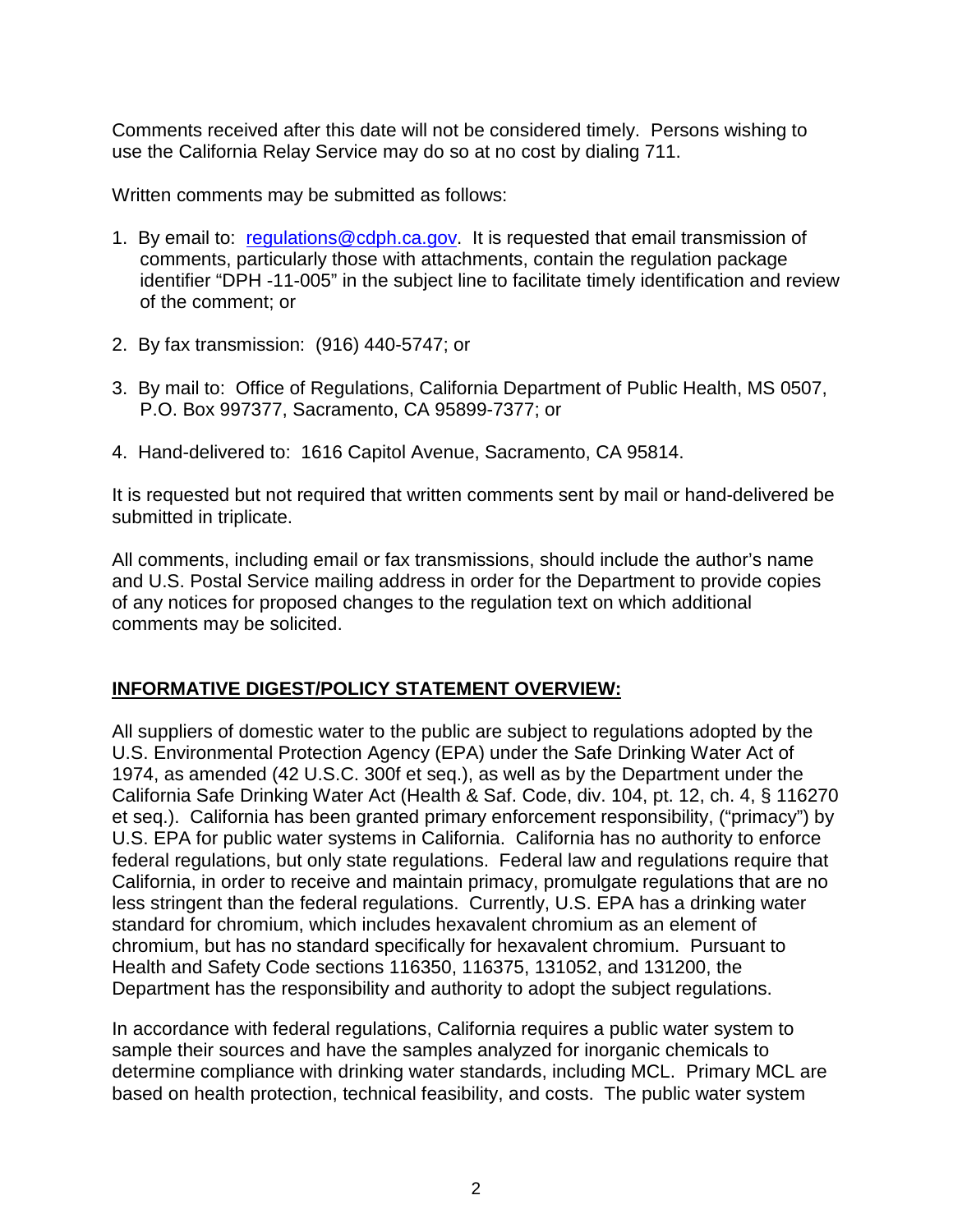must notify the Department and the public when noncompliant with a primary MCL and take appropriate action.

Section 116365.5 of the Health and Safety Code mandates that the Department establish a primary drinking water standard for hexavalent chromium on or before January 1, 2004. Section 116365 of the Health and Safety Code imposes requirements on the Department for adoption of primary drinking water standards. One of those requirements is that the Department set the MCL as close as possible to the public health goal (PHG) established by the California Environmental Protection Agency Office of Environmental Health Hazard Assessment (Cal/EPA OEHHA), to the extent technologically and economically feasible. OEHHA established the PHG for hexavalent chromium on July 27, 2011. OEHHA set the PHG at 0.02 micrograms per liter  $(\mu g/L)$ , equivalent to 0.00002 milligrams per liter (mg/L).

In 2011, California AB 938 was chaptered, which commencing July 1, 2012, requires the following when a written Tier 1 public notice is given by the public water system:

- It shall be provided in English, Spanish, and in the language spoken by any non-English-speaking group that exceeds 10 percent of persons served by the public water system, and shall contain a telephone number or address where residents may contact the public water system for assistance; and
- For each non-English-speaking group that speaks a language other than Spanish and that exceeds 1,000 residents but is less than 10 percent of the persons served by the public water system, the notice shall contain information regarding the importance of the notice and a telephone number or address where the public water system will provide either a translated copy of the notice or assistance in the appropriate language.

### POLICY STATEMENT OVERVIEW

*Problem Statement:* The California Department of Public Health (Department; formerly, the California Department of Health Services (CDHS)), as well as the U.S. Environmental Protection Agency, establish drinking water standards to ensure the drinking water provided to the public by public water systems is safe, potable, reliable, and protective of public health. For drinking water served to the public, the Department establishes maximum allowable levels for various contaminants that occur in sources of drinking water supplies, whether man-made or naturally occurring. These maximum levels are known as maximum contaminant levels or MCL's, and are also known as primary drinking water standards. A drinking water standard specific for hexavalent chromium does not exist at the national or state level. Section 116365.5 of the Health and Safety Code mandates that the Department establish a primary drinking water standard for hexavalent chromium on or before January 1, 2004. However, a standard for hexavalent chromium could not be adopted without the establishment of a public health goal (PHG). This step was completed in 2011 by the Office of Environment Health Hazard Assessment, an office within California's Environmental Protection Agency. Section 116365 of the Health and Safety Code imposes requirements on the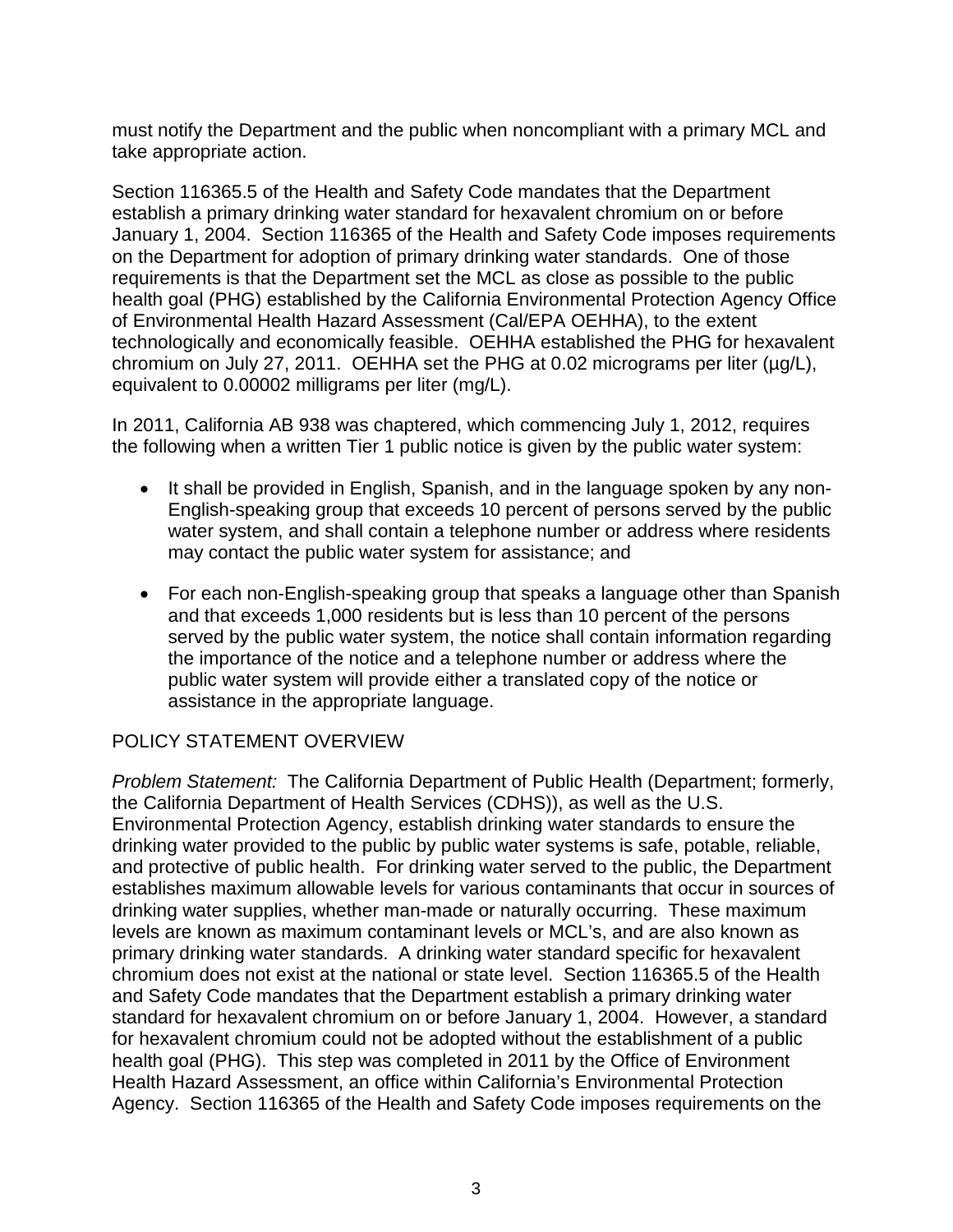Department for adoption of primary drinking water standards for the protection of drinking water quality for the human environment. Additionally, in 2011, California Assembly Bill (AB) 938 was chaptered, revising section 116450 of the Health and Safety Code, establishing criteria specific to Tier 1 public notifications provided by a public water system that are more stringent than existing regulations. The regulations are amended to implement, interpret, or make specific the statutory provisions of sections 116365 and 116365.5 of the Health and Safety Code and AB 938.

*Objectives (Goals):* Broad objectives of this proposed regulatory action are to:

- Adopt a drinking water MCL for hexavalent chromium for the protection of public health and the environmental quality of drinking water, consistent with statutory requirements.
- Update existing drinking water public notification regulations, consistent with statutory bilingual notification requirements.

*Benefits:* Anticipated benefits from this proposed regulatory action are:

- Provide increased public health protection by reducing the potential risk of adverse health effects associated with hexavalent chromium.
- Increase the ease at which crucial public health information related to drinking water contamination is disseminated to non-English-speaking groups.

### **SUMMARY OF PROPOSAL:**

These proposed regulations serve two purposes, both required as a result of legislative enactments. The first and primary purpose is to adopt a maximum contaminant level (MCL) for hexavalent chromium in drinking water, as required by sections 116365 and 116365.5 of the California Safe Drinking Water Act (Health and Saf. Code, div. 104, pt. 12, ch. 4, §116270 et seq.). The second purpose is to revise and augment regulations, in a manner consistent with section 116450 of the California Safe Drinking Water Act, related to the public notification of public water systems' violation of provisions of California's Safe Drinking Water Act and regulations adopted thereunder.

These proposed regulations for the establishment of maximum contaminant levels are being adopted by the Department of Public Health. A drinking water maximum contaminant level is a standard applicable to water supplied by public water systems and intended for human consumption, including drinking, cooking, bathing and oral hygiene; and is enforceable under the California Safe Drinking Water Act. The harmful contaminants regulated by maximum contaminant levels may be biological, chemical or mineral, and may be naturally occurring or the result of human activities. State and regional water quality control boards have the authority to regulate contamination of groundwater, including hexavalent chromium contamination of groundwater, which occurred as a result of business or industrial practices. These regional water quality control boards' authorities include requiring violators to take mitigation actions and the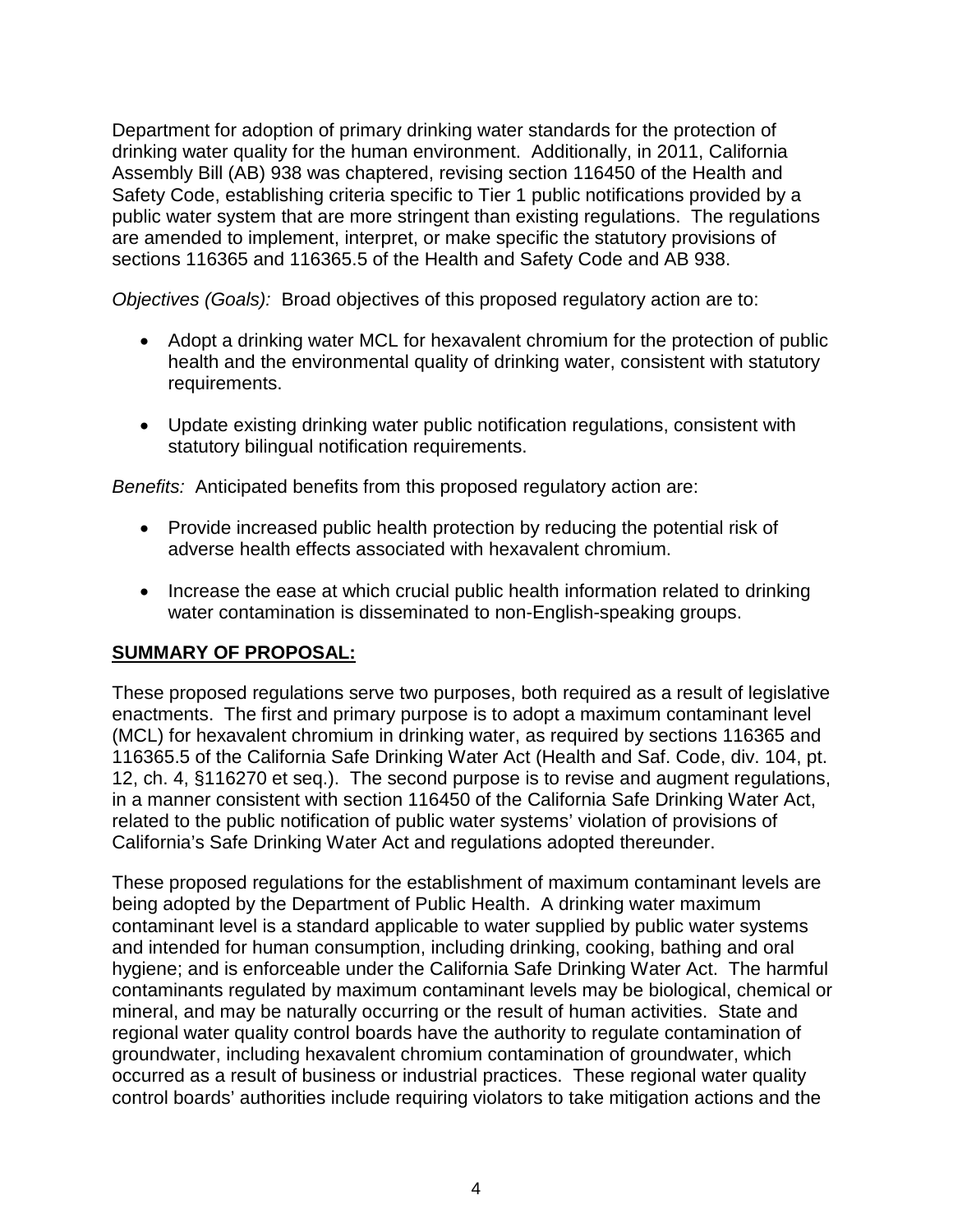boards may enforce actions they determine to be appropriate, which may be lower than the maximum contaminant level proposed in this regulation. These regulations do not restrict the authority of the regional water quality control boards to order the cleanup of contaminated water.

Pursuant to federal primacy requirements and sections 116350, 116375, 131052, and 131200 of the Health and Safety Code, the Department proposes the below noted changes to title 22. The Department also proposes a number of nonsubstantive changes, which will correct grammar, punctuation, spacing, spelling, typographical error, use of plural and upper/lower case, page numbers referenced in the *Federal Register*, and reference to sections, subsections, and paragraphs; include common alternative terminology; delete subsection and subparagraph designations; and delete redundant text and unnecessary punctuation and text.

- Amend section 64213 (Chemical Quality Monitoring) to make section reference revisions and nonsubstantive changes.
- Amend section 64431 (Maximum Contaminant Levels Inorganic Chemicals) as follows:
	- o (a) to make nonsubstantive changes; and
	- o Table 64431-A to adopt a hexavalent chromium MCL.
- Amend section 64432 (Monitoring and Compliance Inorganic Chemicals) as follows:
	- o (a) and (b) to make nonsubstantive changes;
	- o (b)(1) to allow "grandfathering" of prior groundwater monitoring of inorganic chemicals when meeting specific criteria;
	- $\circ$  (b)(2) to allow screening for hexavalent chromium using chromium, under certain conditions;
	- o (c) and (d) to make nonsubstantive changes;
	- o Table 64432-A to adopt a hexavalent chromium detection limit for purposes of reporting;
	- $\circ$  (h)(2)(A) and (B), (m), (n), (o), and (o)(1) and (2) to make nonsubstantive changes; and
	- o (p) to establish a directive for a distribution system chromium speciation study.
- Amend section 64447.2 (Best Available Technologies (BAT) Inorganic Chemicals) as follows: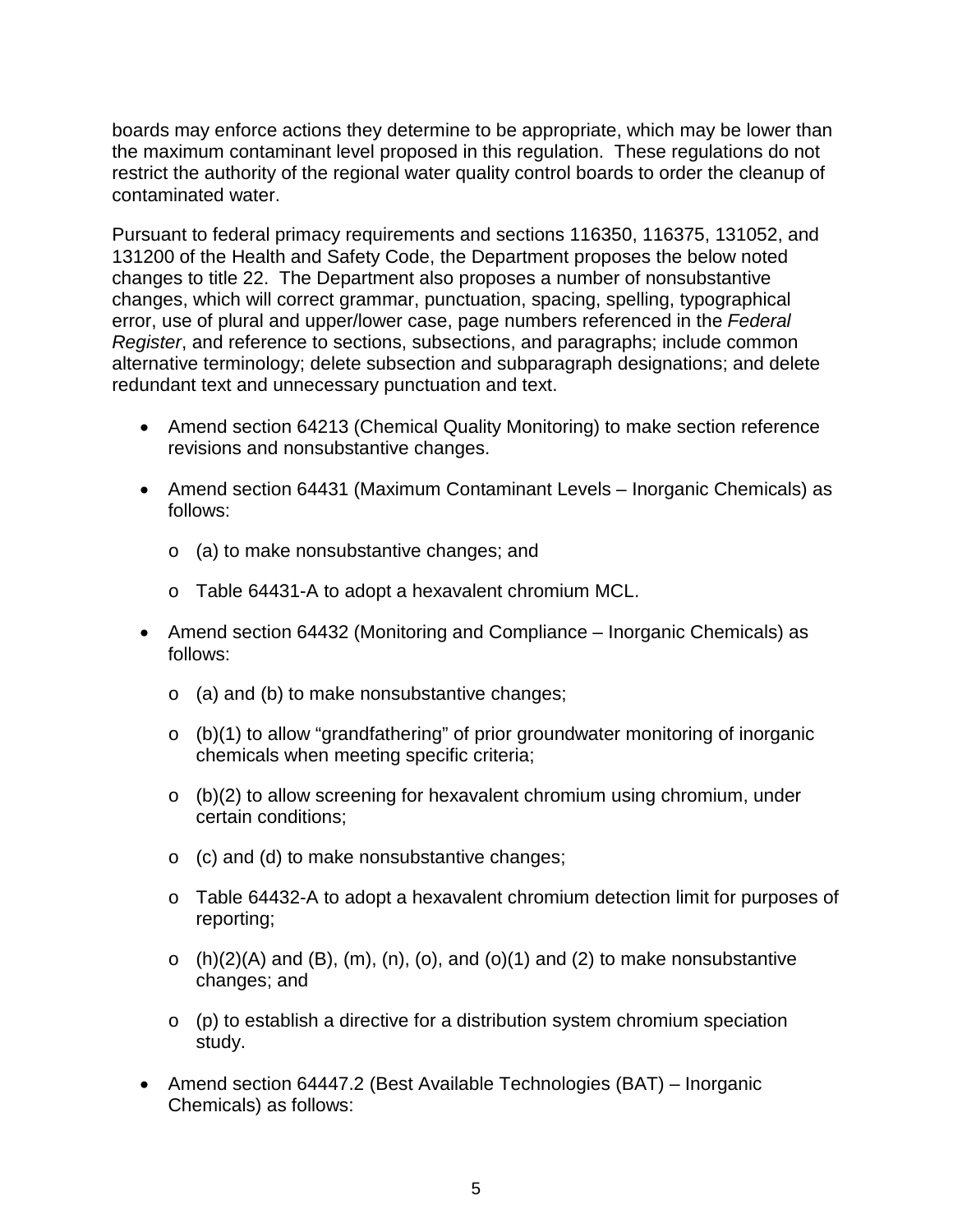- o First paragraph to make a nonsubstantive change; and
- o Table 64447.2-A to adopt best available technologies for hexavalent chromium, include common alternative terminology, and make nonsubstantive changes.
- Amend section 64463 (General Public Notification Requirements) as follows:
	- o (b) to clarify that notices for Department review and approval are to be in English, consistent with AB 938; and
	- o (d) and (e) to make nonsubstantive changes.
- Amend section 64465 (Public Notice Content and Format) as follows:
	- $\circ$  (a)(10) to make a nonsubstantive change;
	- o (c) to adopt Tier 1 public notice bilingual requirements consistent with AB 938, reorganize Tier 2 and 3 public notice bilingual requirements, and include a clarifying notice to specific public water systems subject to the Dymally-Alatorre Bilingual Services Act;
	- o Appendices 64465-A and -B to make nonsubstantive changes;
	- o Appendix 64465-C to adopt public notification (health effects) language for total radium;
	- o Appendix 64465-D to adopt public notification (health effects) language for hexavalent chromium; and
	- o Appendices 64465-E, -G, and -H to make nonsubstantive changes.
- Amend section 64481 (Content of the Consumer Confidence Report) as follows:
	- o (d)(2)(D)3. to delete an obsolete Consumer Confidence Report reporting requirement;
	- $\circ$  (d)(2)(l) for consistency with appendix 64481-A;
	- $\circ$  (g)(2) to reference the current public notification (health effects) language for surface water treatment contaminants and delete obsolete public notification (health effects) language;
	- o (l) for consistency with changes made to public notice bilingual requirements under section 64465(c); and
	- o Appendix 64481-A to adopt Consumer Confidence Report (major origins in drinking water) language for total radium and hexavalent chromium.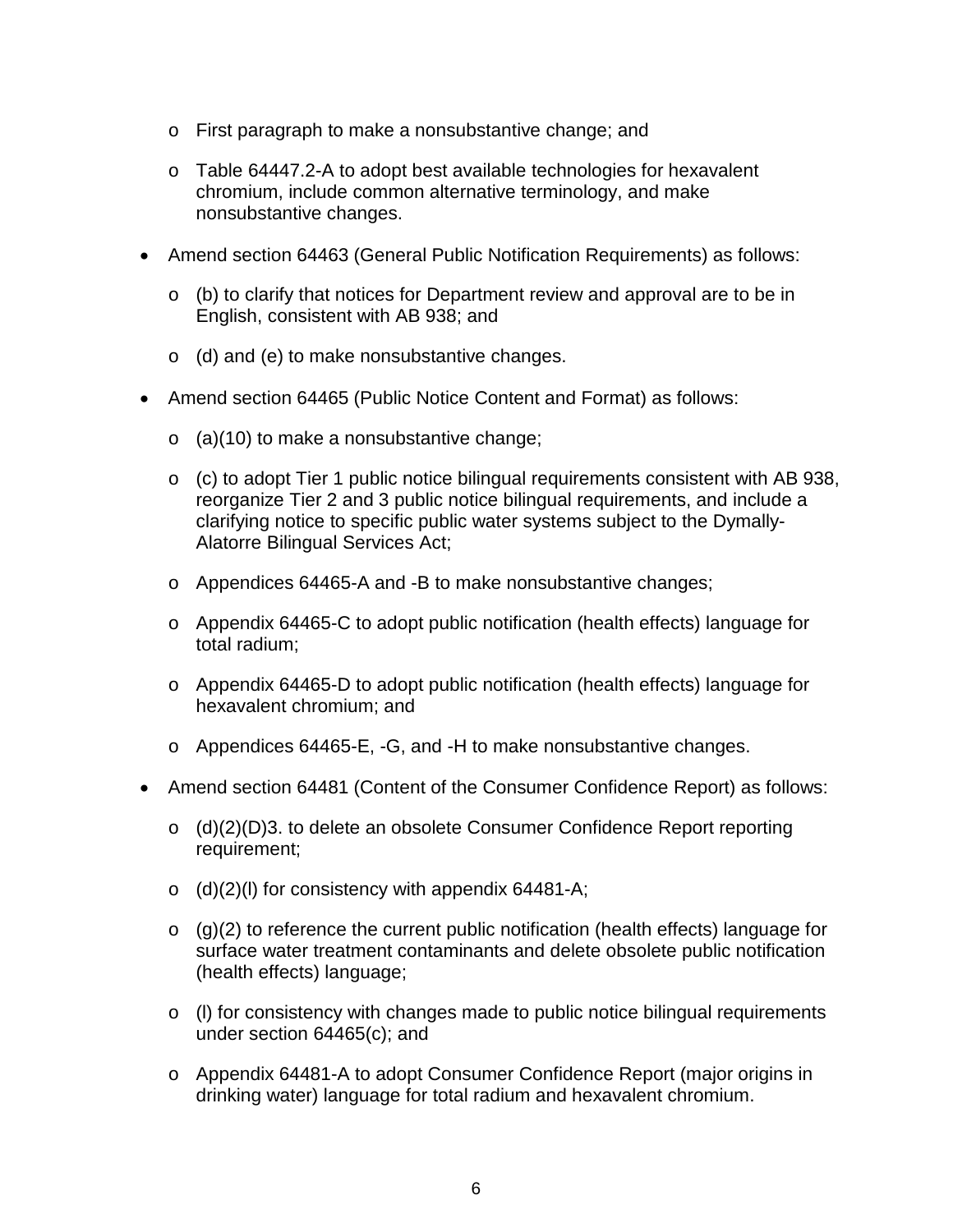- Amend section 64530 (Applicability of This Chapter); (c) and Table 64530-A to make nonsubstantive changes.
- Amend section 64534 (General Monitoring Requirements); (a) to make nonsubstantive changes.
- Amend section 64534.2 (Disinfection Byproducts Monitoring) as follows:
	- $\circ$  (a)(2) to make a nonsubstantive change;
	- $\circ$  (c)(2) to delete an obsolete source water bromide monitoring requirement;
	- $\circ$  (c)(3) and (3)(A) to make nonsubstantive changes;
	- $\circ$  (c)(3)(B) to delete an obsolete criterion to resume routine bromate monitoring; and
	- $\circ$  (d)(2) to make a nonsubstantive change.
- Amend section 64534.8 (Monitoring Plans) as follows:
	- o (b)(3) to make nonsubstantive changes; and
	- o (d)(1) and (2) to make nonsubstantive changes and update *Federal Register* citations.
- Amend section 64535.2 (Determining Disinfection Byproduct Compliance) as follows:
	- $\circ$  (a)(1), (2), and (3) to provide compliance determinations based on the MCL, not a multiple of the MCL; and
	- $\circ$  (b), (d), and (d)(2) and (3) to make nonsubstantive changes.
- Amend section 64535.4 (Determining Disinfectant Residuals Compliance); (a)(1), (2), and (3) to provide compliance determinations based on the Maximum Residual Disinfectant Levels, not a multiple of the Maximum Residual Disinfectant Levels.
- Amend section 64671.80 (Water Quality Parameter or WQP) to make a nonsubstantive change.

The net effects of the proposed regulations would be as follows: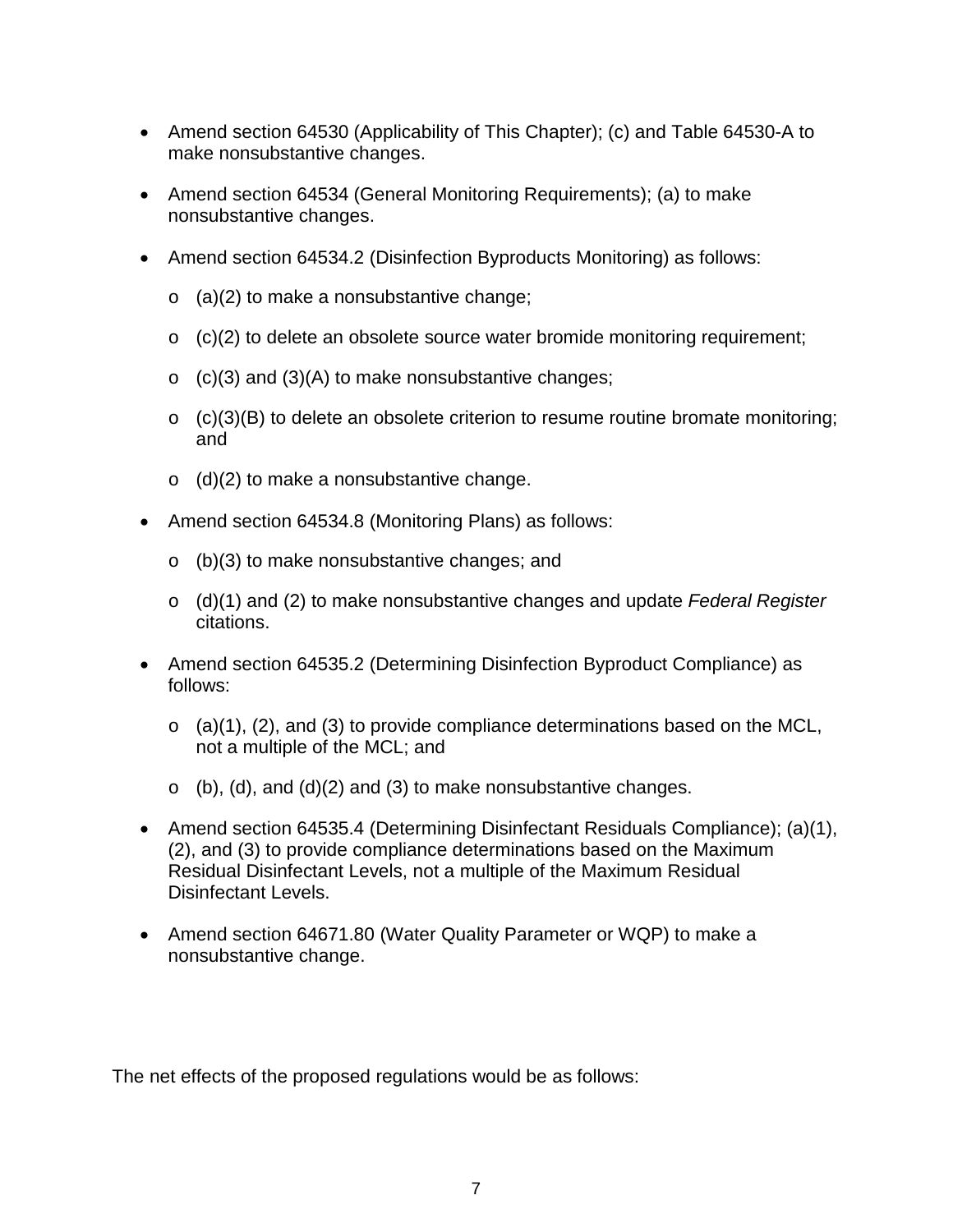- Community water systems and nontransient noncommunity water systems would be required to monitor for hexavalent chromium, comply with a hexavalent chromium MCL, and report results;
- Community water systems and nontransient noncommunity water systems would be allowed to "grandfather" prior groundwater monitoring for a newly adopted inorganic chemical MCL when meeting specific criteria;
- Community water systems and nontransient noncommunity water systems would be allowed to screen for hexavalent chromium using chromium, under certain conditions;
- Community water systems and nontransient noncommunity water systems would be required, if directed by the Department, to conduct a Department-approved distribution system chromium speciation study;
- The best available technologies would be specified for hexavalent chromium removal;
- The public notices public water systems submit to the Department for review and approval prior to distribution or posting would be required to be in English;
- Public water systems would be required to comply with Tier 1 public notice bilingual requirements consistent with AB 938;
- Nontransient noncommunity water systems that violate the total radium MCL would be required to use specific public notification (health effects) language;
- Community water systems and nontransient noncommunity water systems that violate the hexavalent chromium MCL would be required to use specific public notification (health effects) language.
- Nontransient noncommunity water systems that detect total radium would be required to use specific Consumer Confidence Report (major origins in drinking water) language;
- Community water systems and nontransient noncommunity water systems that detect hexavalent chromium would be required to use specific Consumer Confidence Report (major origins in drinking water) language; and
- Community water systems and nontransient noncommunity water systems would be required to make compliance determinations for disinfectant residuals and disinfection byproducts based on Maximum Residual Disinfectant Levels and MCL, not multiples of Maximum Residual Disinfectant Levels and MCL, respectively.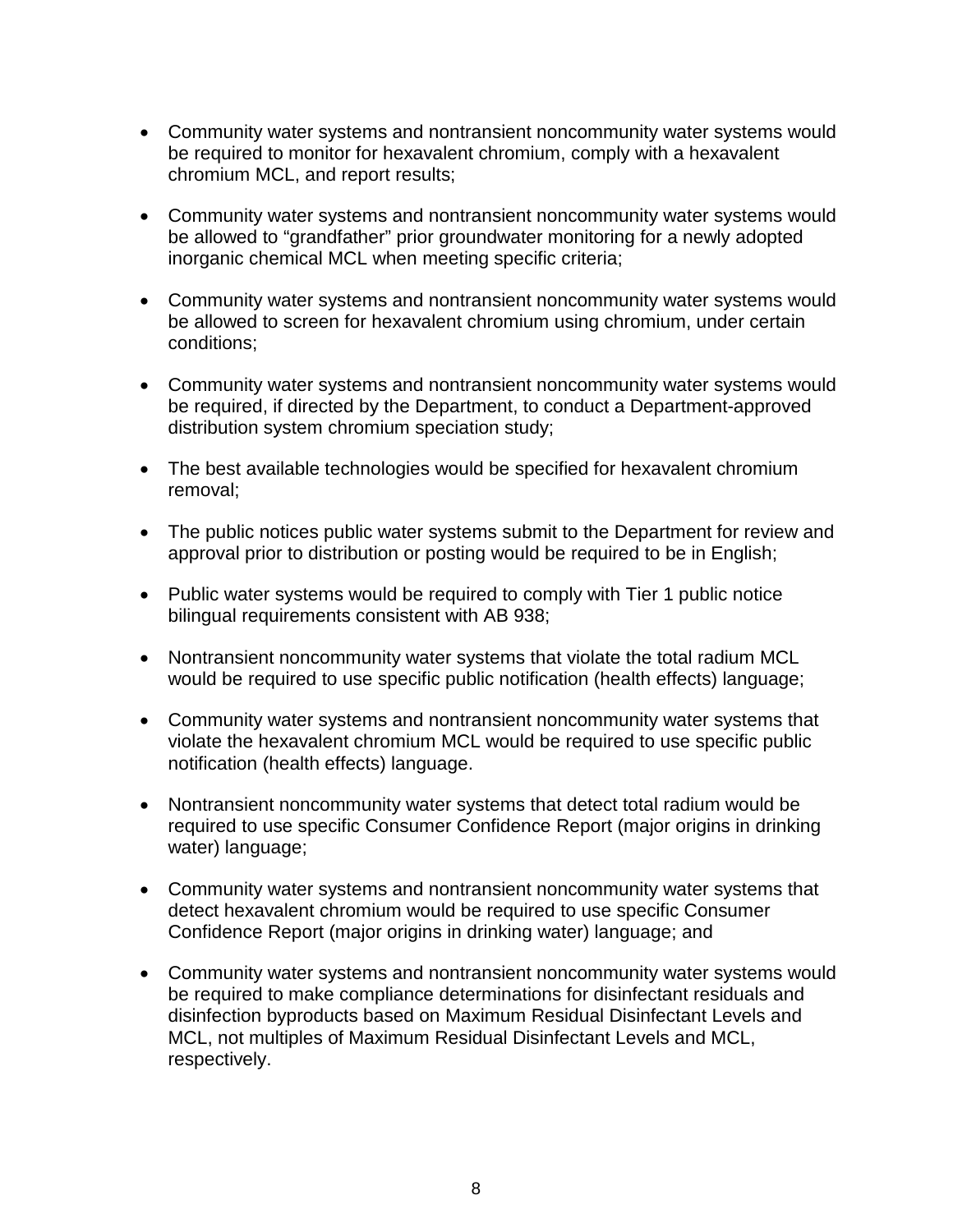None of the proposed amendments would affect California's primacy status, because the net effect of these amendments is that the state's regulation would be more stringent than the federal regulation, consistent with section 116270(f) of the Health and Safety Code. The U.S. EPA has not yet proposed or adopted an MCL for hexavalent chromium.

### **EVALUATION AS TO WHETHER THE PROPOSED REGULATIONS ARE INCONSISTENT OR INCOMPATIBLE WITH EXISTING STATE REGULATIONS:**

The Department evaluated this proposal as to whether the proposed regulations are inconsistent or incompatible with existing state regulations. This evaluation included a review of the Department's existing general regulations and those regulations specific to hexavalent chromium and Tier 1 public notice bilingual requirements for drinking water. An internet search of other state agency regulations, including those of the State Water Resources Control Board, was also performed. State and Regional water quality control boards currently have the authority to regulate contamination of groundwater, including hexavalent chromium contamination of groundwater, which occurred as a result of business or industrial practices. These regional water quality control boards' authorities include requiring violators to take mitigation actions and the boards may enforce standards they determine to be appropriate, which may be lower than the maximum contaminant level proposed in this regulation. These regulations do not restrict the authority of the regional water quality control boards to order the cleanup of contaminated water. It was determined that no other state regulation addressed the same subject matter and that this proposal was not inconsistent or incompatible with other state regulations. Therefore, the Department has determined that this proposal, if adopted, would not be inconsistent or incompatible with existing state regulations.

### **DOCUMENT INCORPORATED BY REFERENCE:**

The following document is incorporated by reference in the regulations as it would be too cumbersome, unduly expensive, or impractical to publish these documents into regulation.

• 40 Code of Federal Regulations part 141.605(b) (74 Fed. Reg. 30953 (June 29, 2009), "National Primary Drinking Water Regulations: Minor Correction to Stage 2 Disinfectants and Disinfection Byproducts Rule and Changes in References to Analytical Methods".

Note: The Federal Register reference may be viewed, at no cost, through the following Internet address: [http://www.gpoaccess.gov/fr/index.html.](http://www.gpoaccess.gov/fr/index.html)

# **FORMS INCORPORATED BY REFERENCE:** NA

### **MANDATED BY FEDERAL LAW OR REGULATIONS:** NA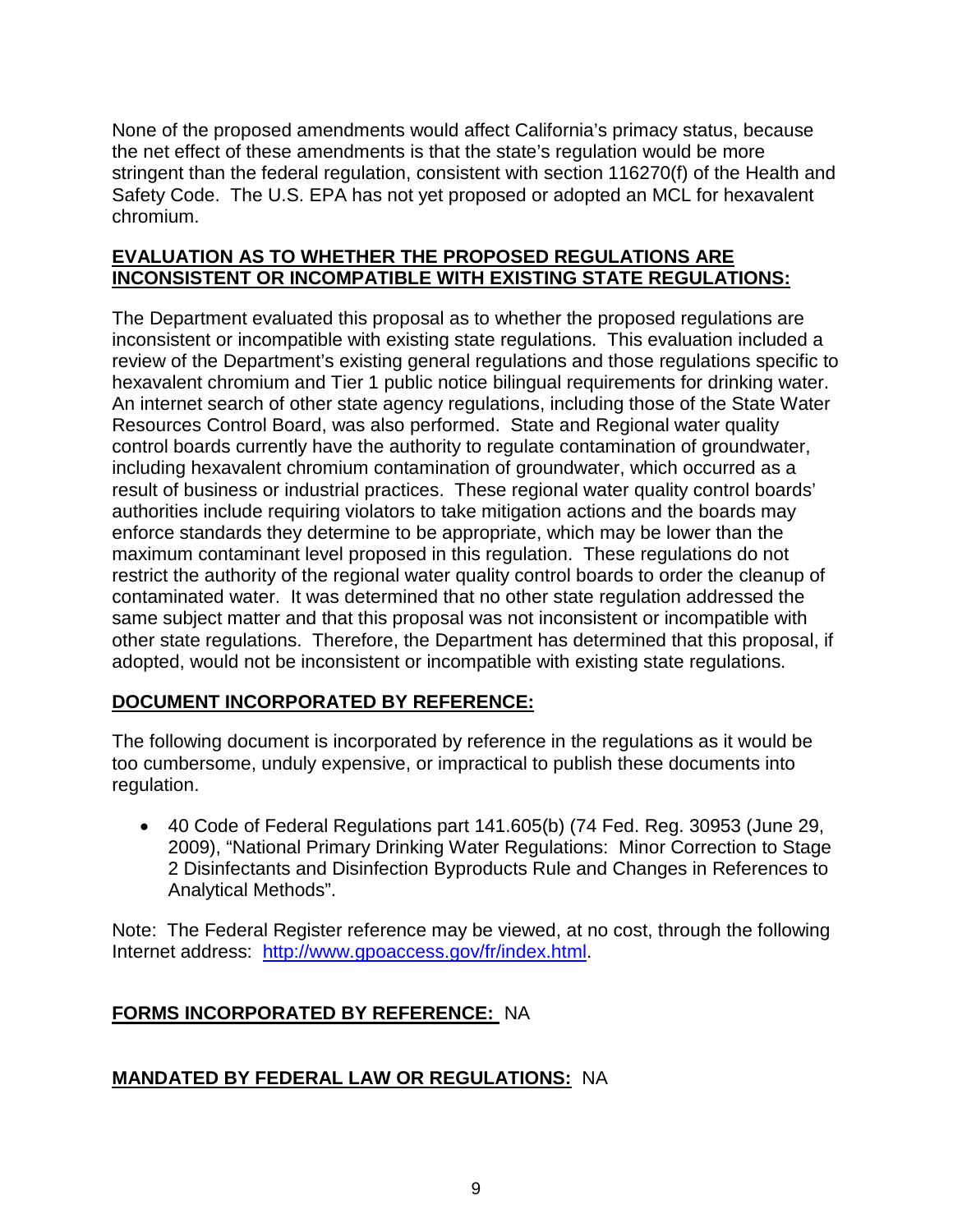## **OTHER STATUTORY REQUIREMENTS:** N/A

## **LOCAL MANDATE:**

The Department has determined that the proposed regulation would not impose a mandate on local agencies or school districts that require state reimbursement, as the Department is implementing section 116365.5 of the Health and Safety Code and AB 938 (Chapter 514, Statutes of 2011). As a result, local agencies or school districts should not incur costs resulting from the adoption of this regulation.

Local agencies or school districts currently incur costs in their operation of PWS. These costs are not the result of a "new program or higher level of service" within the meaning of Article XIIIB, Section 6 of the California Constitution because they apply generally to all individuals and entities that operate PWS in California and do not impose unique requirements on local governments. Therefore, no state reimbursement of these costs is required.

Local regulatory agencies also may currently incur costs for their responsibility to enforce state regulations related to small PWS (fewer than 200 service connections) that they regulate. However, local agencies are authorized to assess fees to pay reasonable expenses incurred in enforcing statutes and regulations related to small PWS (Health & Saf. Code, § 101325). Therefore, no reimbursement of any incidental costs to local agencies in enforcing this regulation would be required (Gov. Code, § 17556(d)).

### **AUTHORITY AND REFERENCE:**

The Department proposes to adopt this regulation under the authority granted by Health and Safety Code sections 116350, 116375, 131052, and 131200. This proposal implements, interprets, and makes specific sections 116275, 116340, 116350, 116365, 116365.5, 116370, 116385, 116450, 116460, 116470, 116530, 116555 of the Health and Safety Code.

### **FISCAL IMPACT ESTIMATE:**

- A. Fiscal Impact on Local Government: \$16.5 million annually, which is not reimbursable by the State pursuant to Article XIIIB, Section 6 of the California Constitution.
- B. Fiscal impact on State Government: \$1.8 million annually, which is anticipated to be absorbable by State agencies within their existing budgets. The Department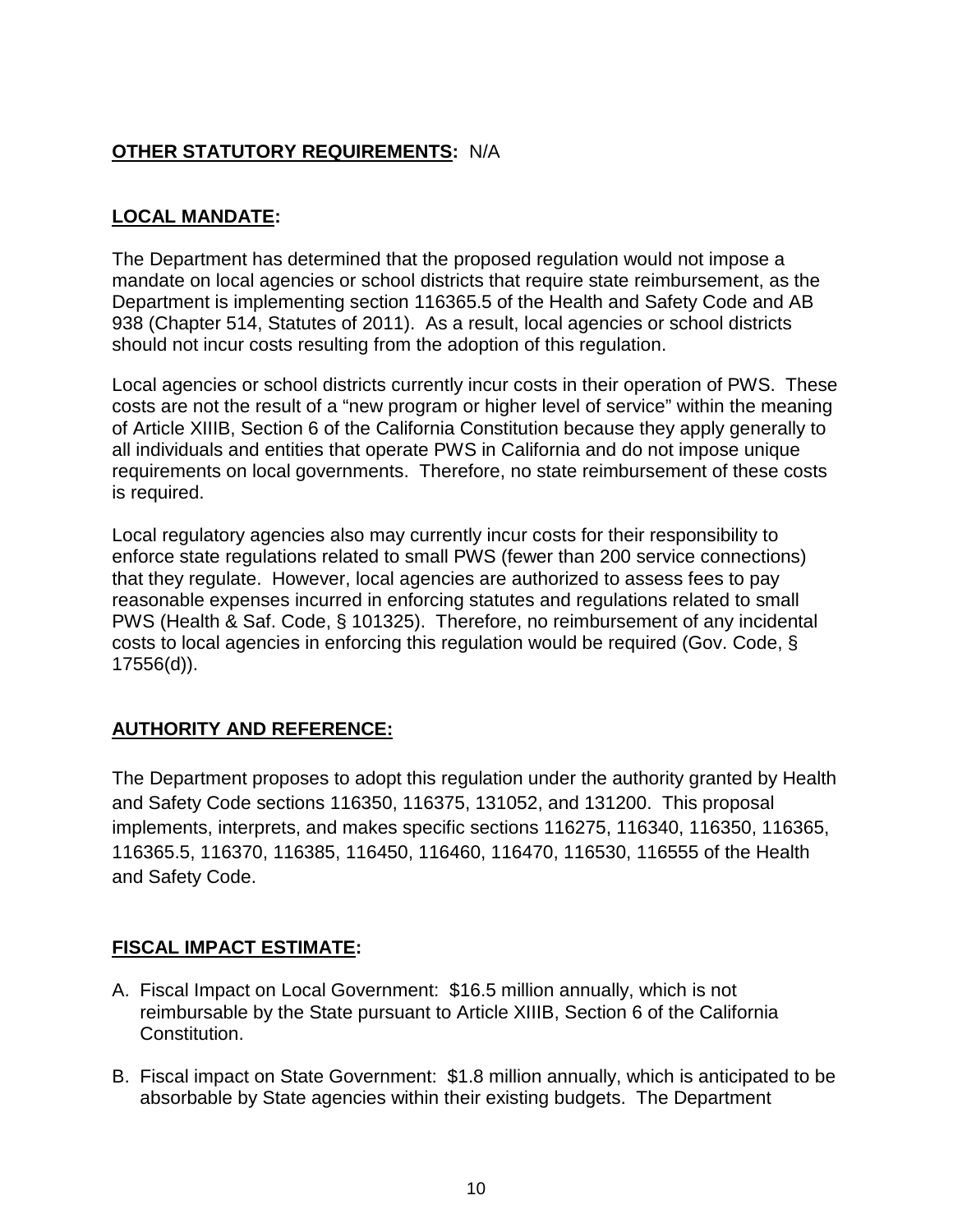estimates that there will be no change to the Drinking Water Program's Safe Drinking Water Account fees and caps. The fees, caps, and annual adjustments are specified in statute under sections 116565, 116570, 116577, 116580, 116585, and 116590, California Health and Safety Code.

- C. Fiscal Impact on Federal Funding of State Programs: None.
- D. Other Nondiscretionary Cost or Savings Imposed on Local Agencies: None.
- E. Mandate on Local Agencies or School Districts: None.
- F. Effect on Small Businesses: The Department has determined that the proposed regulations would not affect small business because Government Code chapter 3.5, article 2, section 11342.610 excludes drinking water utilities from the definition of small business.

### **COST IMPACT ON REPRESENTATIVE PRIVATE PERSON OR BUSINESS:**

The agency is not aware of any cost impacts that a representative private person or business would necessarily incur in reasonable compliance with the proposed action, The estimated annual cost to privately owned water systems is \$1.0 million.

#### **HOUSING COSTS:**

The Department has determined that the regulations will have no impact on housing costs.

#### **ECONOMIC IMPACT ASSESSMENT:**

The Department has determined that the proposed regulations would not significantly affect the following:

- The creation or elimination of jobs within the State of California. The requirements summarized above should not have any affect in that there would not be any significant change in PWS or regulatory personnel needed for compliance with the new requirements.
- The creation of new businesses or the elimination of existing businesses within the State of California. The nature of the drinking water industry is such that the adoption of this proposed regulation would not result in the creation or elimination of businesses. The impact of the proposed regulations would be insignificant.
- The expansion of businesses currently doing business within the State of California. Since PWS size is basically a function of the number of service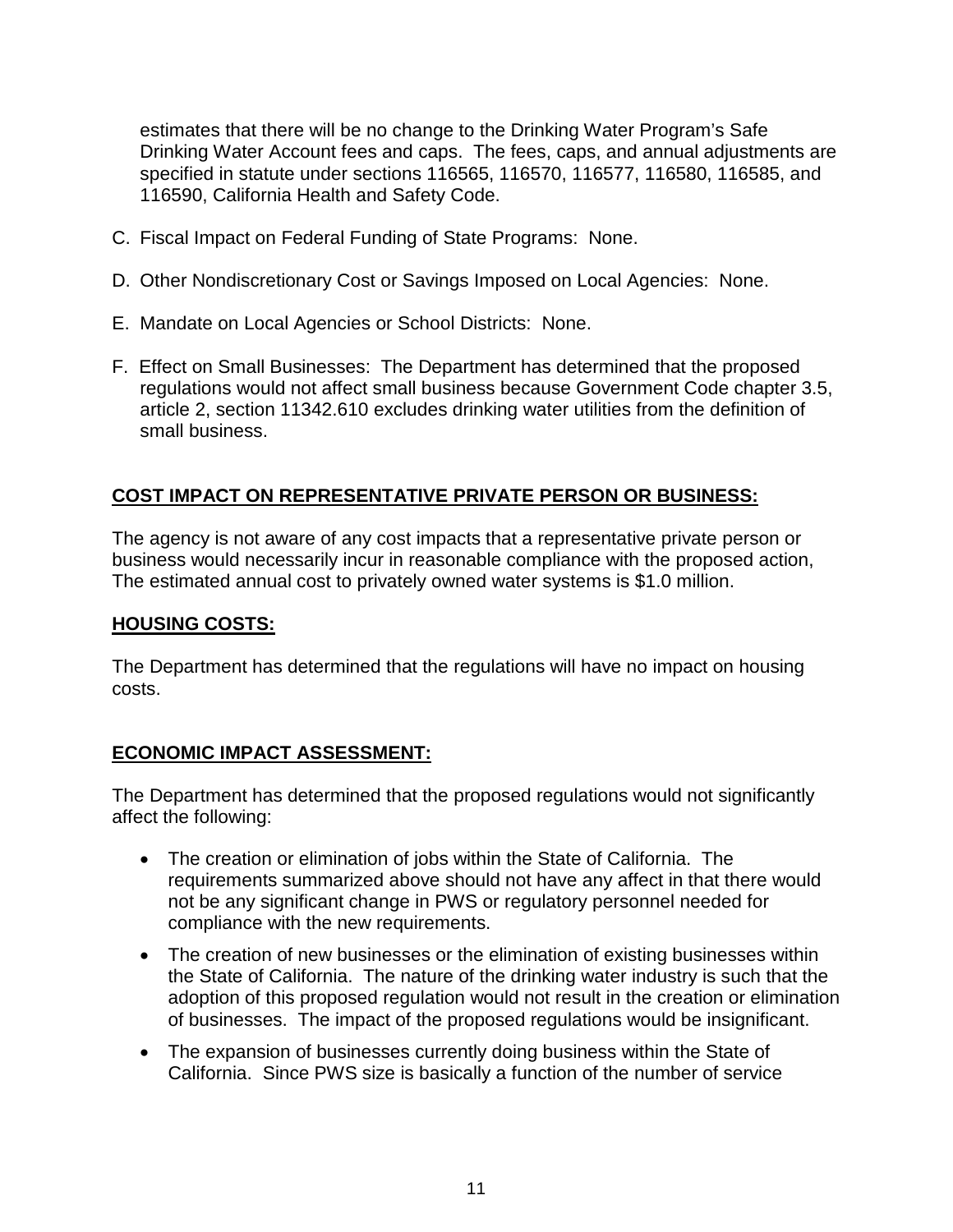connections (consumers) served, the proposed regulations should not have any effect on expansion.

• The benefits of the regulation to the health and welfare of California residents, worker safety, and the state's environment. The Department has made a determination that the proposed regulations would improve the protection of the public's health and welfare through the control of hexavalent chromium and its associated risk in the public's drinking water supply, with no adverse impacts to worker safety or California's environment.

#### **SIGNIFICANT STATEWIDE ADVERSE ECONOMIC IMPACT DIRECTLY AFFECTING BUSINESS, INCLUDING ABILITY TO COMPETE:**

The Department has determined that the proposed regulatory action would have no significant adverse economic impact on California business enterprises and individuals, including the ability of California businesses to compete with businesses in other states. The proposed regulations apply only to PWS, as defined pursuant to Health and Safety Code section 116275, which are not businesses or individuals. PWS are water companies providing drinking water to the public and, pursuant to Government Code section 11342.610, are exempt from the definition of a small business.

#### **BUSINESS REPORT:**

The Department has determined that the proposed regulations would not require reports from businesses.

### **ALTERNATIVES STATEMENT:**

The Department must determine that no reasonable alternative considered by the agency or that has otherwise been identified and brought to the attention of the agency would be more effective in carrying out the purpose for which the action is proposed, would be as effective and less burdensome to affected private persons than the proposed action, or would be more cost-effective to affected private persons and equally effective in implementing the statutory policy or other provision of law.

### **CONTACT PERSONS:**

Inquiries regarding the substance of the proposed regulations described in this notice may be directed to Mike McKibben of the Center of Environmental Health at (619) 525-4023.

All other inquiries concerning the action described in this notice may be directed to Dawn Basciano of the Office of Regulations, at (916) 440-7367, or to Alana McKinzie, at (916) 440-7689, the designated backup Office of Regulations contact person. .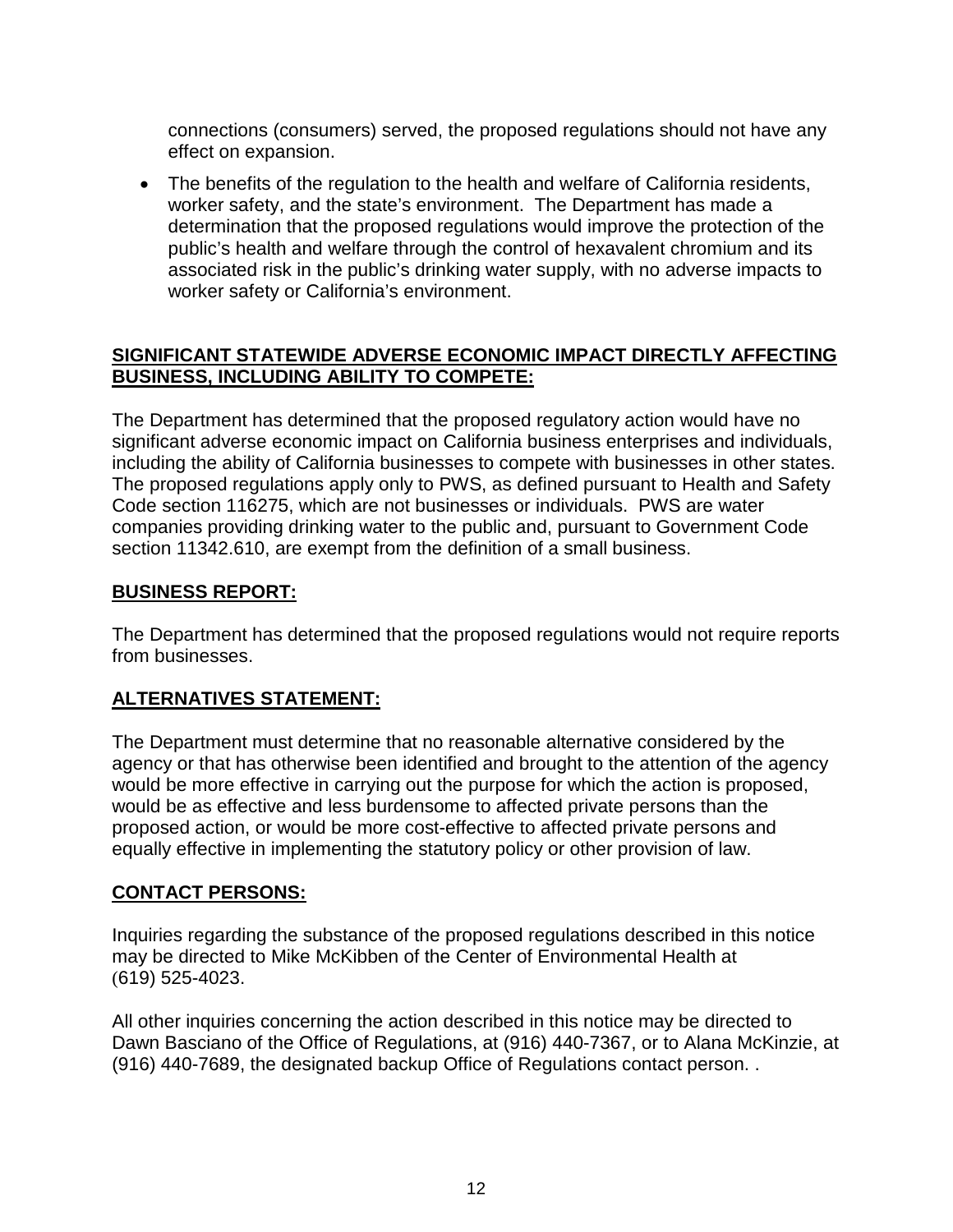**Please identify the action by using the Department regulation package identifier, DPH-11-005: Hexavalent Chromium MCL in any inquiries or written comments.** 

#### **AVAILABILITY OF STATEMENT OF REASONS, TEXT OF PROPOSED REGULATIONS, AND RULEMAKING FILE:**

The Department has prepared and has available for public review an initial statement of reasons for the proposed regulations, all the information upon which the proposed regulations are based, and the text of the proposed regulations. The Office of Regulations, 1616 Capitol Avenue, Sacramento, CA 95814, will be the location of public records, including reports, documentation, and other material related to the proposed regulations (rulemaking file).

In order to request that a copy of this public notice, the regulation text, and the initial statement of reasons or alternate formats for these documents be mailed to you, please call (916) 440-7367 (or the California Relay Service at 711), send an email to [regulations@cdph.ca.gov,](mailto:regulations@cdph.ca.gov) or write to the Office of Regulations at the address previously noted. Upon specific request, these documents will be made available in Braille, large print, audiocassette, or computer disk.

#### **AVAILABILITY OF CHANGED OR MODIFIED TEXT:**

The full text of any regulation which is changed or modified from the express terms of the proposed action will be made available by the Department's Office of Regulations at least 15 days prior to the date on which the Department adopts, amends, or repeals the resulting regulation.

### **AVAILABILITY OF FINAL STATEMENT OF REASONS:**

A copy of the final statement of reasons (when prepared) will be available upon request from the Office of Regulations.

### **AVAILABILITY OF DOCUMENTS ON THE INTERNET:**

Materials regarding the action described in this notice (including this public notice, the regulation text, and the initial statement of reasons) that are available via the Internet may be accessed at [www.cdph.ca.gov](http://www.cdph.ca.gov/) by clicking on these links, in the following order: Decisions Pending and Opportunity for Public Participation > Regulations > Proposed.